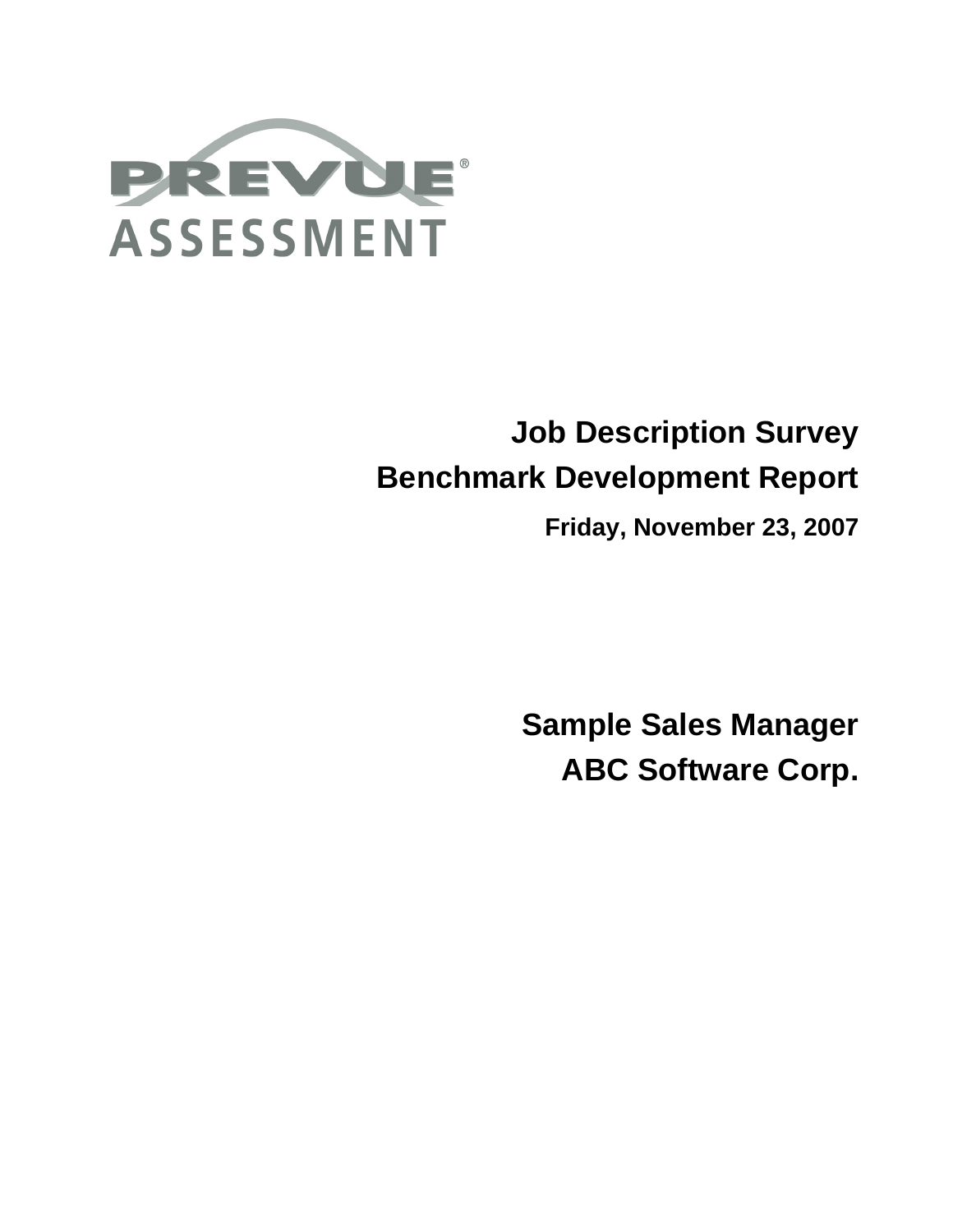## **Contents**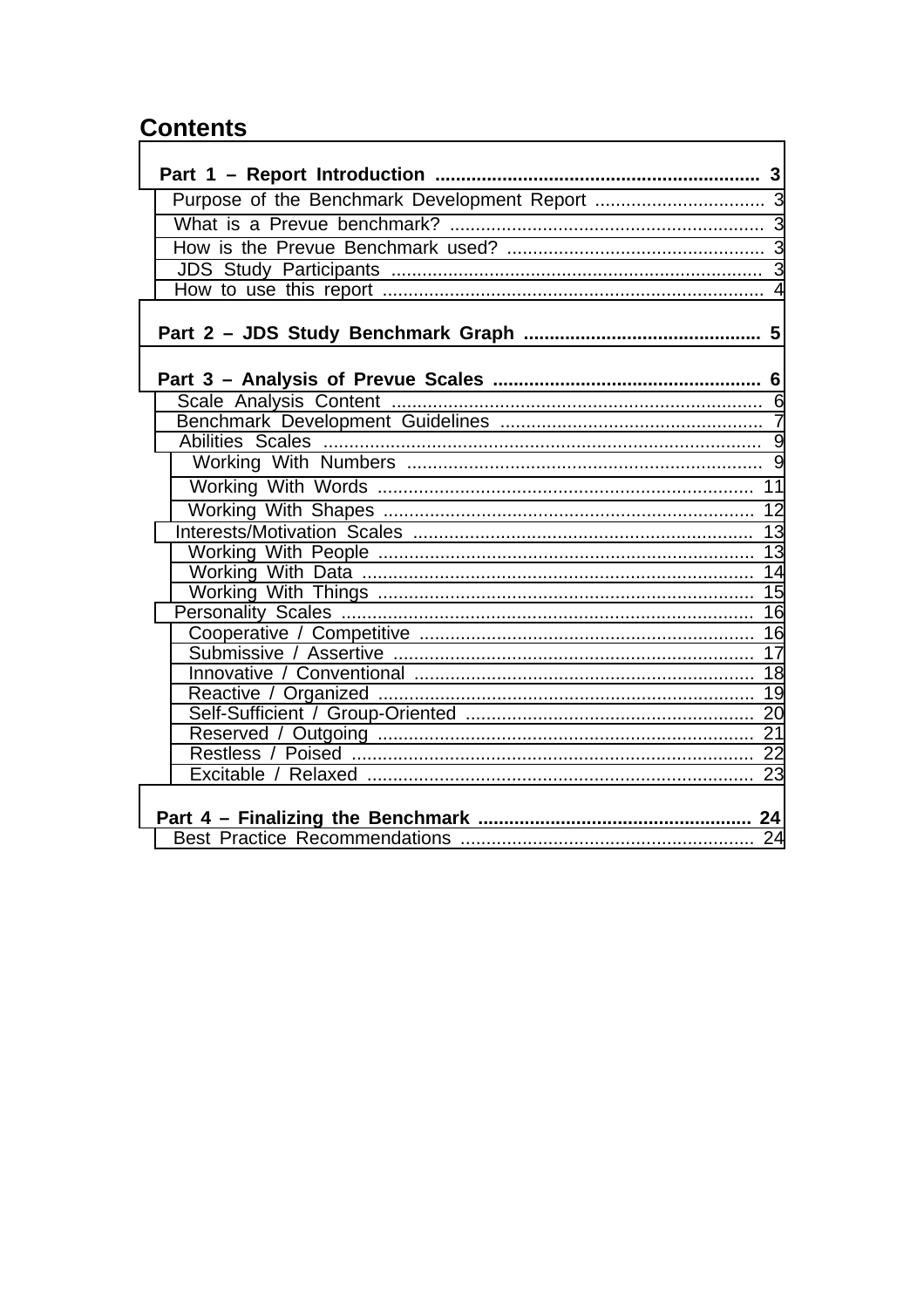# **Part 1 – Report Introduction**

### <span id="page-2-0"></span>**Purpose of the Benchmark Development Report**

<span id="page-2-1"></span>This report will help you to complete development of the Prevue Benchmark for the Sample Sales Manager position at ABC Software Corp.. Personnel familiar with the job performance requirements for this position have completed Prevue Job Description Surveys. A Job Description Survey Study (JDS Study) was then done. The data derived from the JDS Study have been collated and analyzed to generate an initial draft benchmark of the characteristics evident in top performers in the Sample Sales Manager position. The Study Participants will use this report to review and amend the initial draft benchmark and to finalize the Prevue Benchmark for the Sample Sales Manager position at ABC Software Corp..

### **What is a Prevue benchmark?**

<span id="page-2-2"></span>The Prevue Benchmark that will be developed for the Sample Sales Manager position at ABC Software Corp. is a profile of the work-related abilities, interests/motivation, and personality traits of top performers in the position. The Prevue Benchmark is customized to address the unique requirements of the job within a particular corporate culture.

### **How is the Prevue Benchmark used?**

Managers can use the Prevue Benchmark to:

- <span id="page-2-3"></span>Select the best candidate for the position
- Obtain essential information beyond résumés, background searches or interviews
- Compare candidates to a preferred standard
- Identify individual training and coaching requirements
- Provide succession planning for the position and career planning for employees

### **JDS Study Participants**

<span id="page-2-4"></span>Prevue Job Description Surveys have been completed by James PositionExpert and Anne PositionExpert. These are the JDS Study Participants.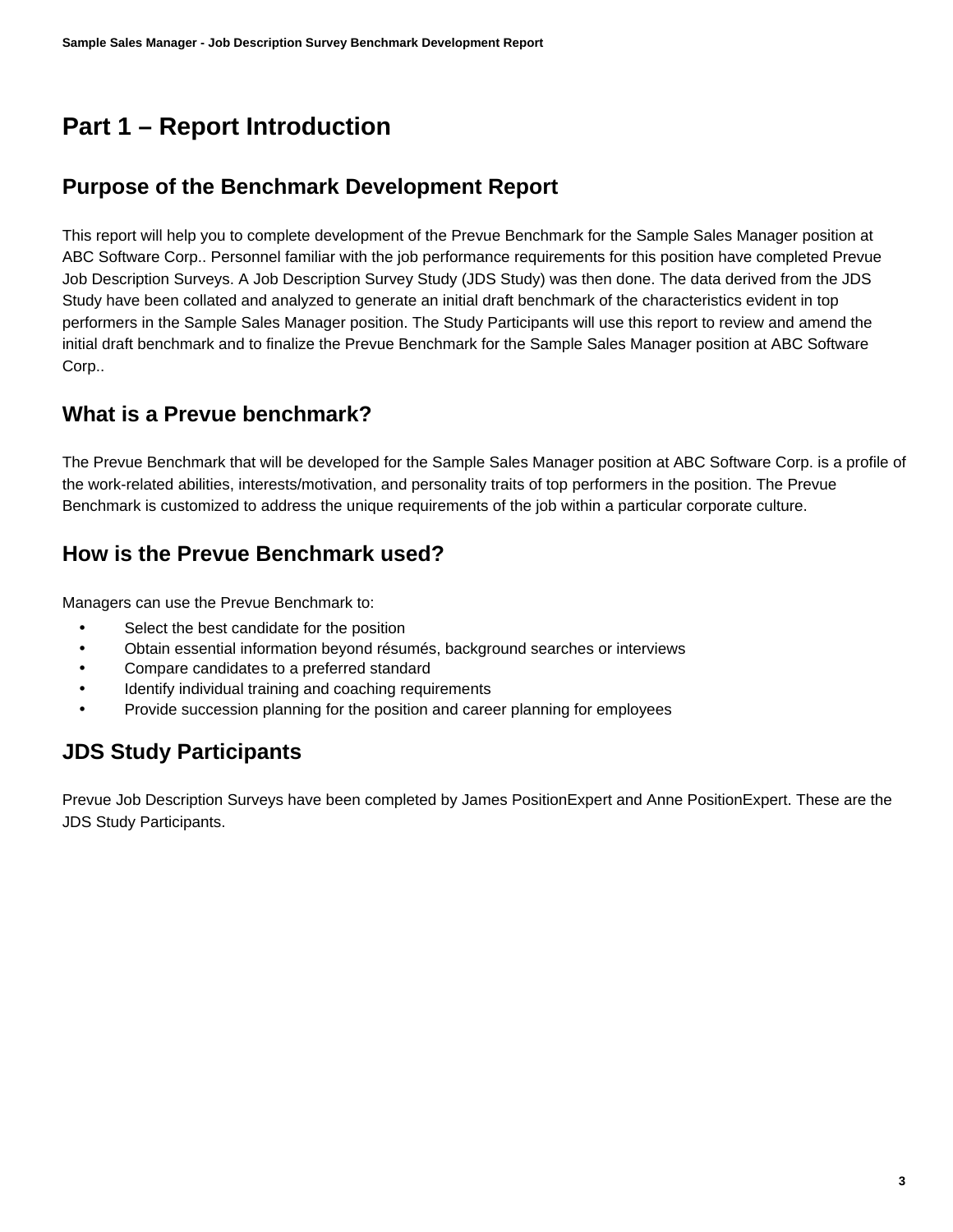### **How to use this report**

<span id="page-3-0"></span>This report should be used to guide development of the Prevue Benchmark for the Sample Sales Manager position. To develop the benchmark, Study Participants should:

- 1 Examine the JDS Study graph in Part 2. The JDS Study Graph is the initial benchmark for the position produced from the combined results of the Job Description Surveys completed by the Study Participants.
- 2 Review the scale-by-scale analysis of the Prevue assessment scales for Abilities, Interests/Motivation, and Personality addressed in Part 3. If there is disagreement about a benchmark for a particular scale, Study Participants should collaborate to identify an appropriate range of scores.
- 3 Follow steps in Part 4 to finalize the Prevue Benchmark for the Sample Sales Manager position.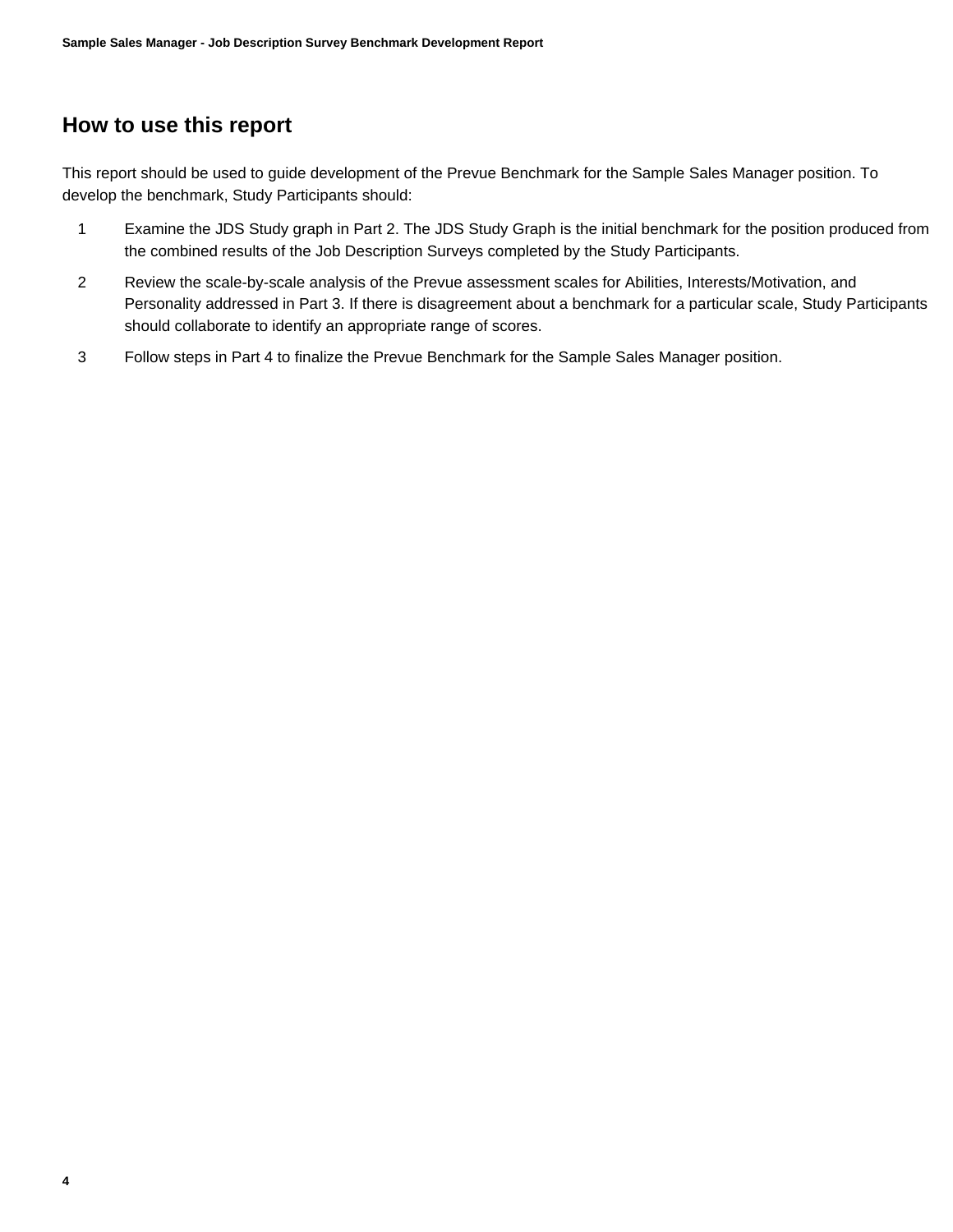# **Part 2 – JDS Study Benchmark Graph**

<span id="page-4-0"></span>This graph shows the initial Prevue Benchmark for the Sample Sales Manager position. The benchmark is derived from the combined results of the Job Description Surveys completed by all of the Study Participants.

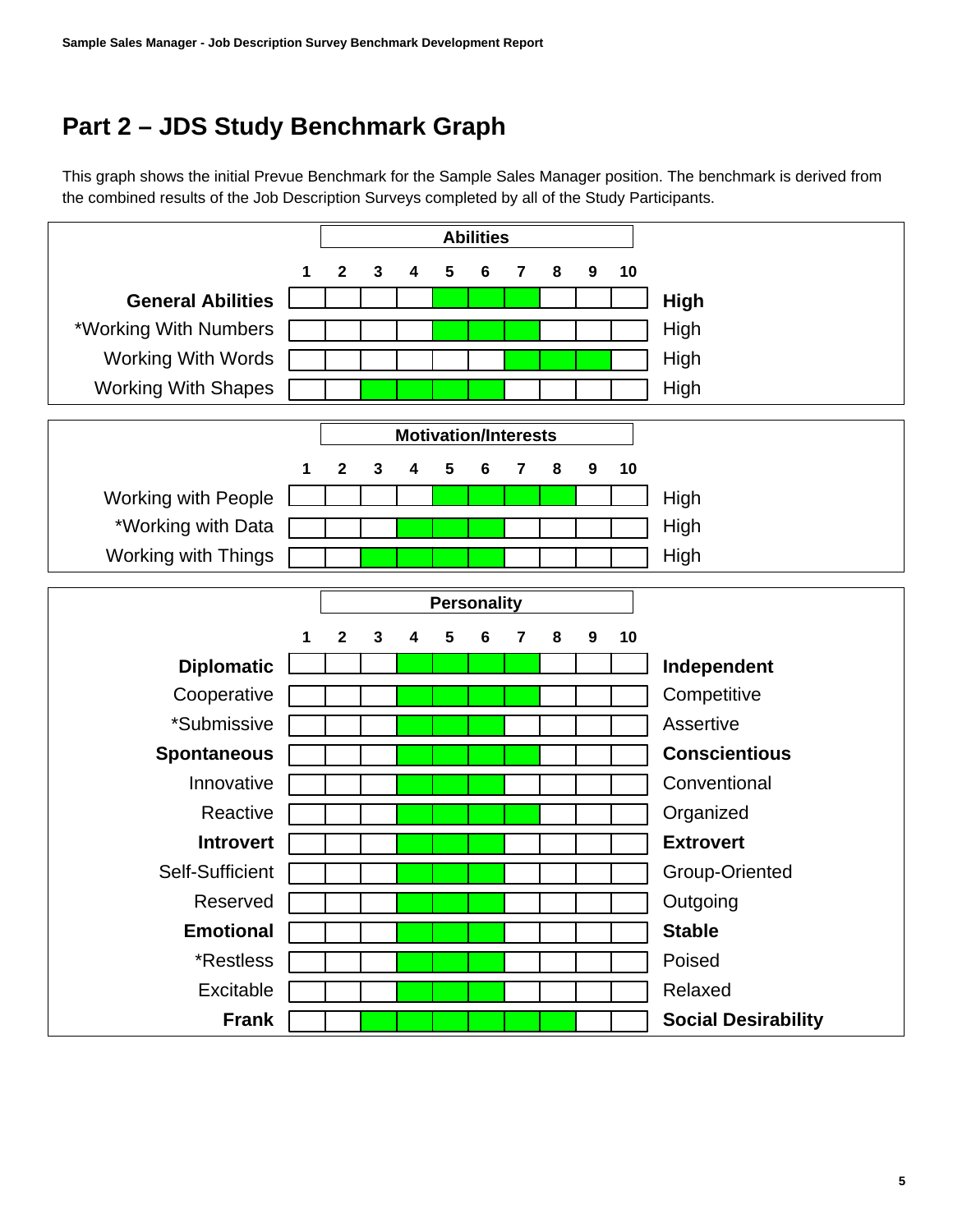# **Part 3 – Analysis of Prevue Scales**

### <span id="page-5-0"></span>**Scale Analysis Content**

<span id="page-5-1"></span>Part 3 provides a detailed analysis of the results of the JDS Study for each of the three minor scales in Abilities, the three Interests/Motivation scales, and the eight minor scales in Personality that are measured by the Prevue Assessment. For each scale, this analysis includes:

- Scale Description—provides an overview of what the scale is measuring.
- Study Graphs—show the respective results of the Job Description Surveys for each of the Study Participants. In addition, the JDS Study Graph shows the initial benchmark for the position derived from the combined results of the Job Description Surveys completed by all Study Participants.
- Benchmark Description—provides an overview of characteristics indicated by the JDS Study Graph.
- Study Conclusions and Suggestions—summarize the computerized analysis of the Job Description Surveys completed by the Study Participants and offer recommendations (if necessary) for finalizing the benchmark for the scale under consideration.

If there is a significant difference in the opinions of the Study Participants regarding the appropriate benchmark for a given scale:

- The title for that scale will be followed by an asterisk (\*).
- Study Conclusions and Suggestions will be in bold print.
- Scale Score Descriptions will be provided for low, mid-range, and high scores to assist the Study Participants to collaborate on the appropriate length and placement of the benchmark for the given scale.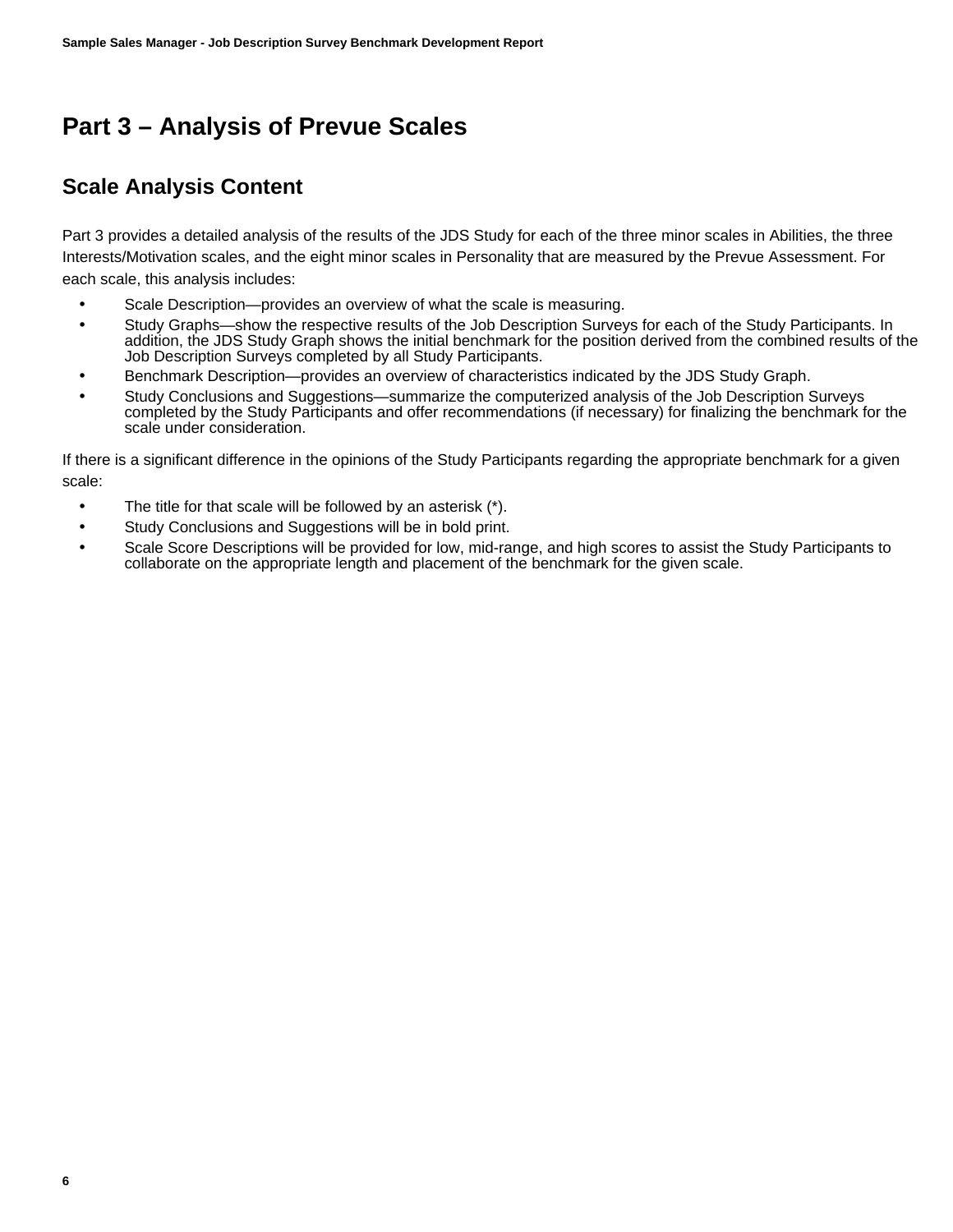### **Benchmark Development Guidelines**

<span id="page-6-0"></span>Study Participants are advised to consider these guidelines when reviewing and, where applicable, revising the benchmarks for each scale:

1 When a large number of people take the Prevue Assessment, a graph of their results will form a normal bell-shaped curve. All Prevue scales are divided into ten areas under this normal curve. These standard tenths of the curve are called stens. Most people (68% of the population) will score in the mid-range, where the curve is highest (stens 4 to 7). Fewer people will score in the tails of the curve, at the extremes of the scale, with either very low or very high results. The graph below shows the percentages for each sten. Only a small percentage of the working population will fit a benchmark placed on either extreme of a scale.



- 2 A benchmark must be a minimum of three stens wide. A width of three or four stens is an appropriate benchmark, particularly for those characteristics that the benchmark study identifies are crucial for top performers in the position.
- 3 A benchmark more than six stens wide indicates that either the given characteristic is not a significant aspect of performance in the position or there are insufficient data to establish a narrower benchmark. A Concurrent Benchmark Development Study of assessment data provided by persons employed in the position may support a narrower benchmark.
- 4 Study Participants will define the three Abilities minor scales, the three scales for Interests/Motivation, and the eight Personality minor scales. These are addressed in the next section of Part 3. The computerized scoring and analysis facilities of www.prevueonline.com will automatically determine and enter the General Abilities major scale and the four Personality major scales.
- 5 A review of previously developed job descriptions, job analysis studies, or job performance review documents will assist Study Participants to determine the most appropriate benchmarks.
- 6 There are three primary methods for developing a Prevue benchmark: a Concurrent Benchmark Development Study, a Job Description Survey Benchmark Development Study (covered in this report), or a Combination Benchmark Development Study.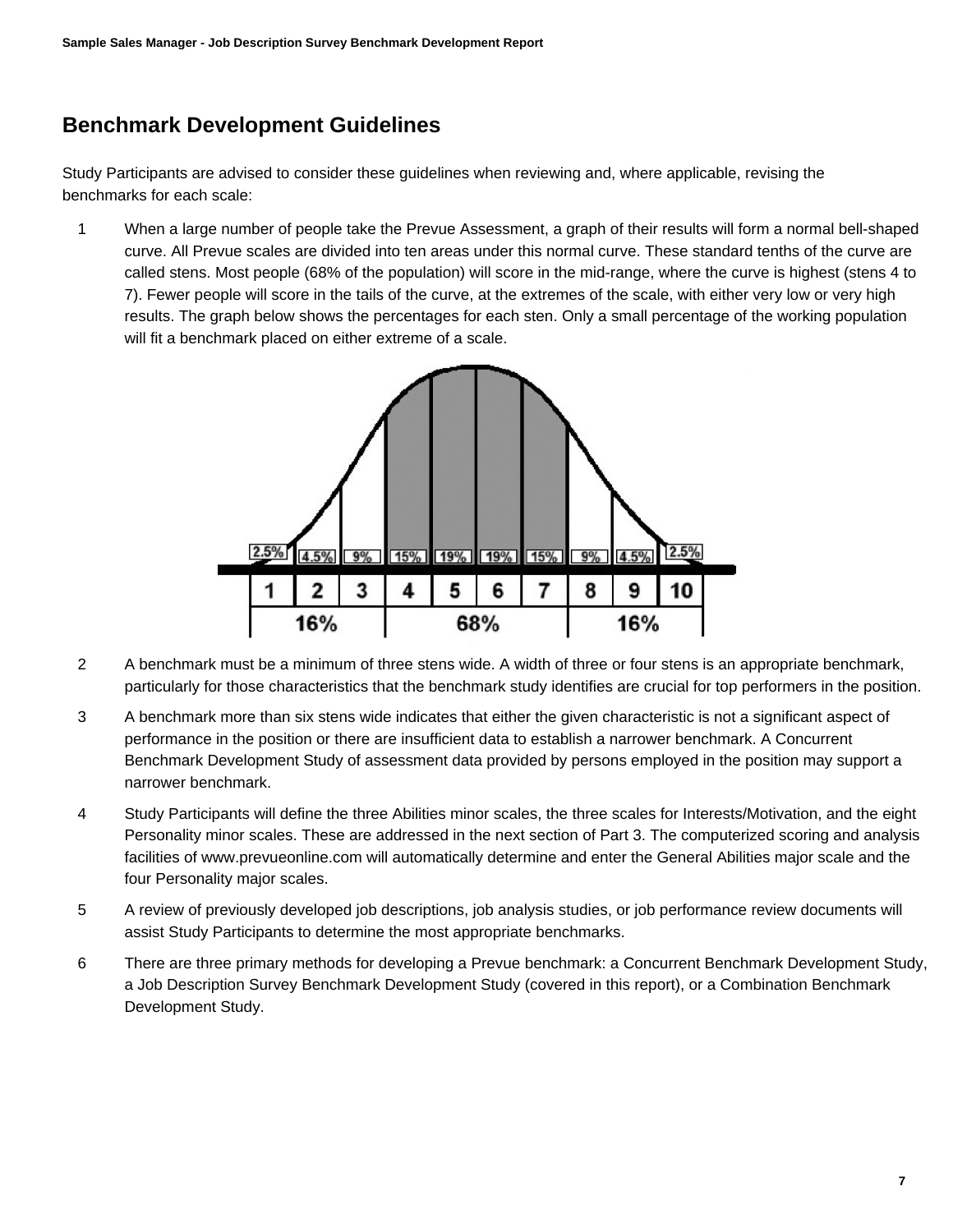The Concurrent Benchmark Development Study is based on the combined scores of Prevue assessments completed by a sample of employees who have been identified as top performers in the position. A Job Description Survey Benchmark Development Study reflects a benchmark based on what management and/or selected job incumbents consider to be the characteristics of top performers. These two benchmark development processes may not produce exactly the same result, particularly if a company's products, services, customers or business are in the midst of change. If this is the case, the Job Description Survey Study may represent the characteristics that are anticipated as future requirements for top job performance. A Combination Benchmark Development Study will analyze and merge the results of a Concurrent Study and a Job Description Survey Study to provide more information for developing the Prevue benchmark.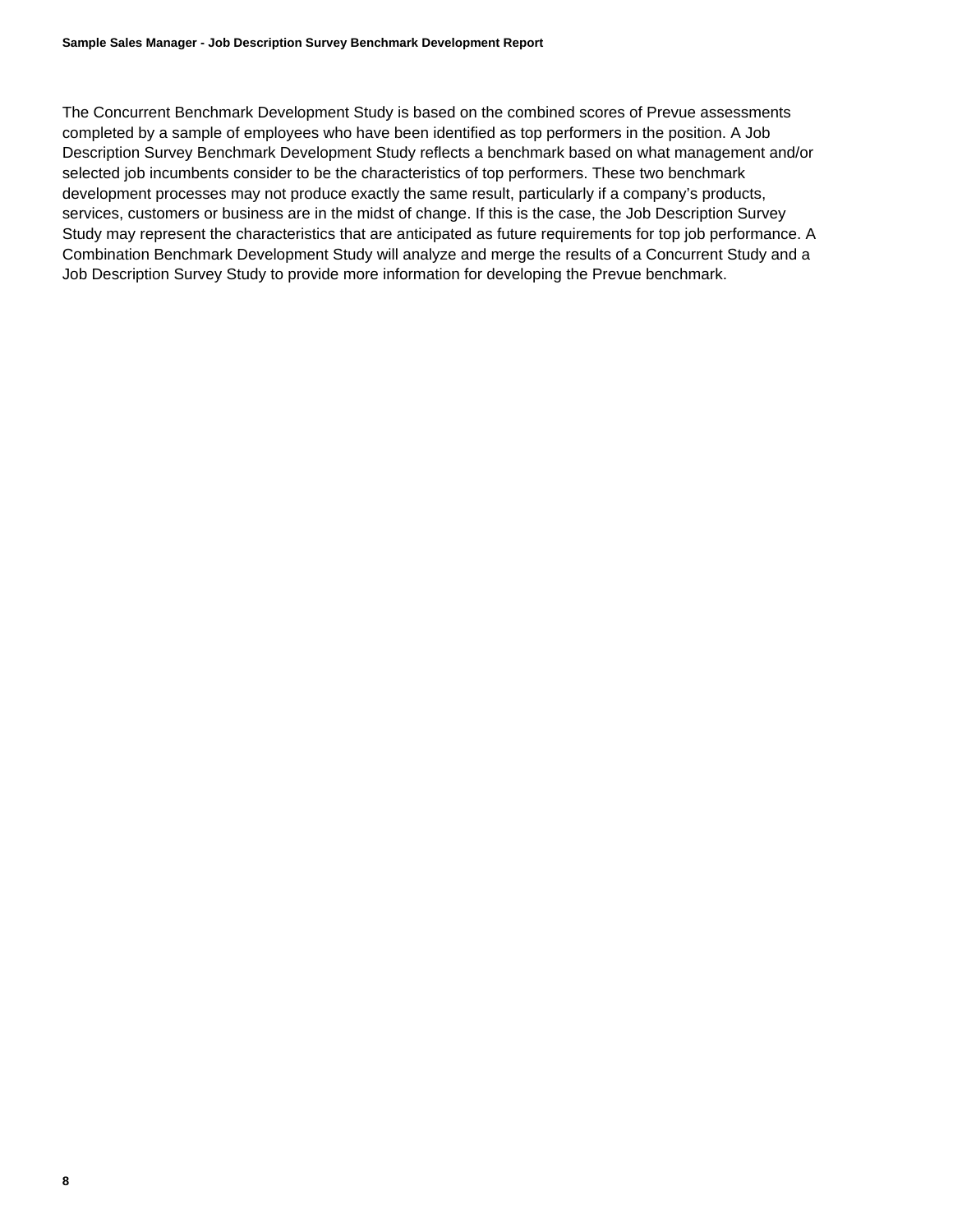### **Abilities Scales**

<span id="page-8-0"></span>To develop benchmarks for Abilities, Study Participants identify the required levels of skill for working with numbers, words, and shapes. The online facilities at www.prevueonline.com will automatically generate the benchmark for General Abilities major scale.

### **Working With Numbers**

#### <span id="page-8-1"></span>**Scale Description**

Working with numbers shows the ability to use numbers for abstract reasoning and problem-solving. In many occupations—clerical, accounting, technical, sales, and managerial—the ability to work with numbers is essential.

#### **Study Graph**



#### **Benchmark Description**

Based on this benchmark, a top performer might have average to above average numerical ability. The position probably requires intermediate arithmetic skills as well as some statistical analysis. Candidates with below average ability may have difficulty with some tasks. Candidates with high scores in numerical ability could also be a poor fit for this position.

#### **Study Conclusions And Suggestions**

Study participants do not agree on the appropriate benchmark for Working With Numbers. The JDS Study Graph is wider than may be necessary or preferred. Study Participants should review the Scale Score Descriptions to determine whether the benchmark for this scale needs to be more precisely defined. If any change is to be made to the initial draft benchmark reflected in the JDS Study Graph, follow the steps in Part 4 to finalize this benchmark.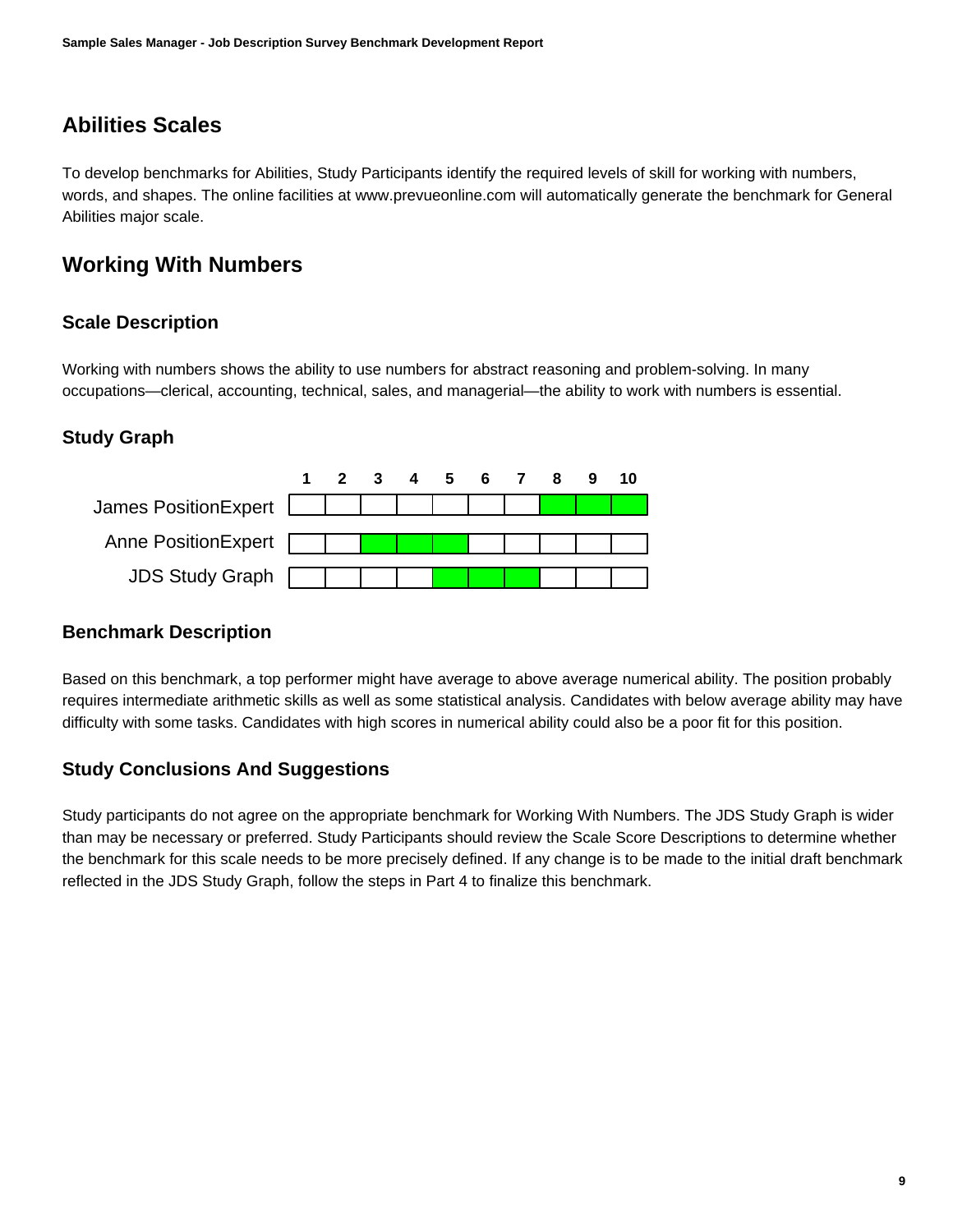### **Scale Score Description**

| Low $1 - 2 - 3$                                                                                                                                                                                                                                                        | Mid-range 4 - 5 - 6 -7                                                                                                                                                                                                                                                                                                                                  | High 8 - 9 - 10                                                                                                                                                                                                                                                                      |
|------------------------------------------------------------------------------------------------------------------------------------------------------------------------------------------------------------------------------------------------------------------------|---------------------------------------------------------------------------------------------------------------------------------------------------------------------------------------------------------------------------------------------------------------------------------------------------------------------------------------------------------|--------------------------------------------------------------------------------------------------------------------------------------------------------------------------------------------------------------------------------------------------------------------------------------|
| Weak numerical reasoning<br>Prefers to work slowly if high<br>level of numerical accuracy<br>required<br>Less speed and accuracy for<br>number recognition<br>Work requiring frequent use of<br>statistics, numerical data, or<br>trend-spotting is not<br>recommended | Competent reasoning ability and<br>may be above average for<br>some numerical skills<br>Works reliably with acceptable<br>numerical accuracy<br>Capable of speedy, correct<br>number recognition<br>Work with statistics, numerical<br>data, or trend-spotting will<br>require initial training but need<br>for on-the-job support should be<br>minimal | Good to excellent reasoning,<br>depending on particular<br>numerical skill required<br>Works fast with above-average<br>numerical accuracy<br>Capable of rapid, precise<br>number recognition<br>Likely to prefer work with<br>statistics, numerical data, and<br>analysis of trends |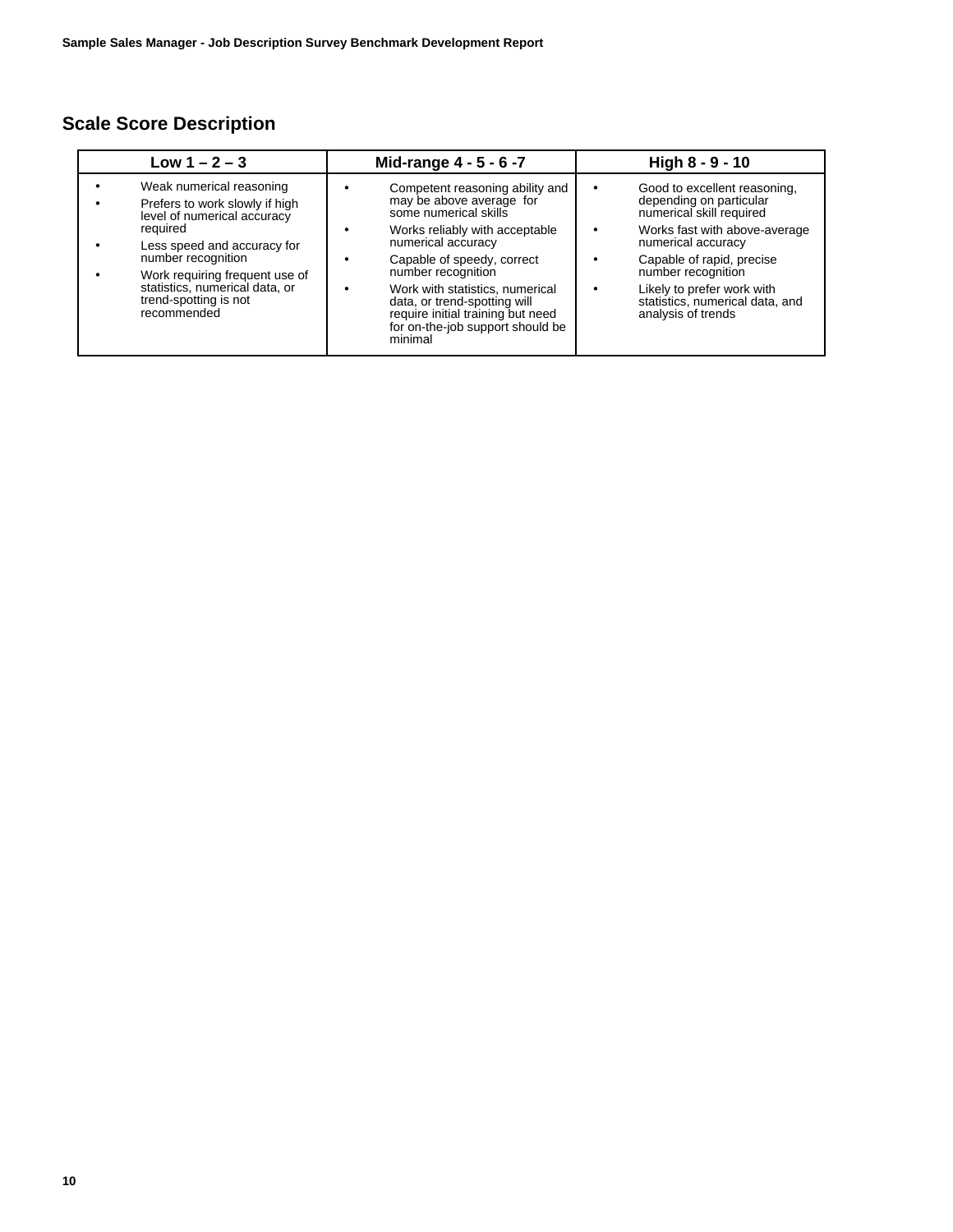### **Working With Words**

#### <span id="page-10-0"></span>**Scale Description**

Working with words is the ability to use written language for reasoning and problem-solving. In many occupations—clerical, administrative, technical and managerial—the ability to work with written language is a fundamental requirement. While fluency or direct communication is different from verbal reasoning, there is a moderate correlation between scores on this scale and communication skill. People who score at the upper end of Working with words are more likely to be good communicators, but excellent fluency and good communication skills can occur irrespective of scores on this scale.

Note: Fluency can be assessed from the résumé and covering letter, and oral communication skills should be measured in the interview.

#### **Study Graph**



#### **Benchmark Description**

Based on this benchmark, a top performer will have above average to high ability with written language. The position probably requires a superior level of literacy for analyzing written reports, complex documents, and other publications. The preferred candidate will demonstrate fast, accurate work with words and rapid recognition of errors. Candidates with average or lower than average ability for Working with Words could find this job overly challenging.

#### **Study Conclusions And Suggestions**

Study Participants concur on the appropriate benchmark for Working With Words for this Sample Sales Manager position. The JDS Study Graph may therefore become the final benchmark for this scale.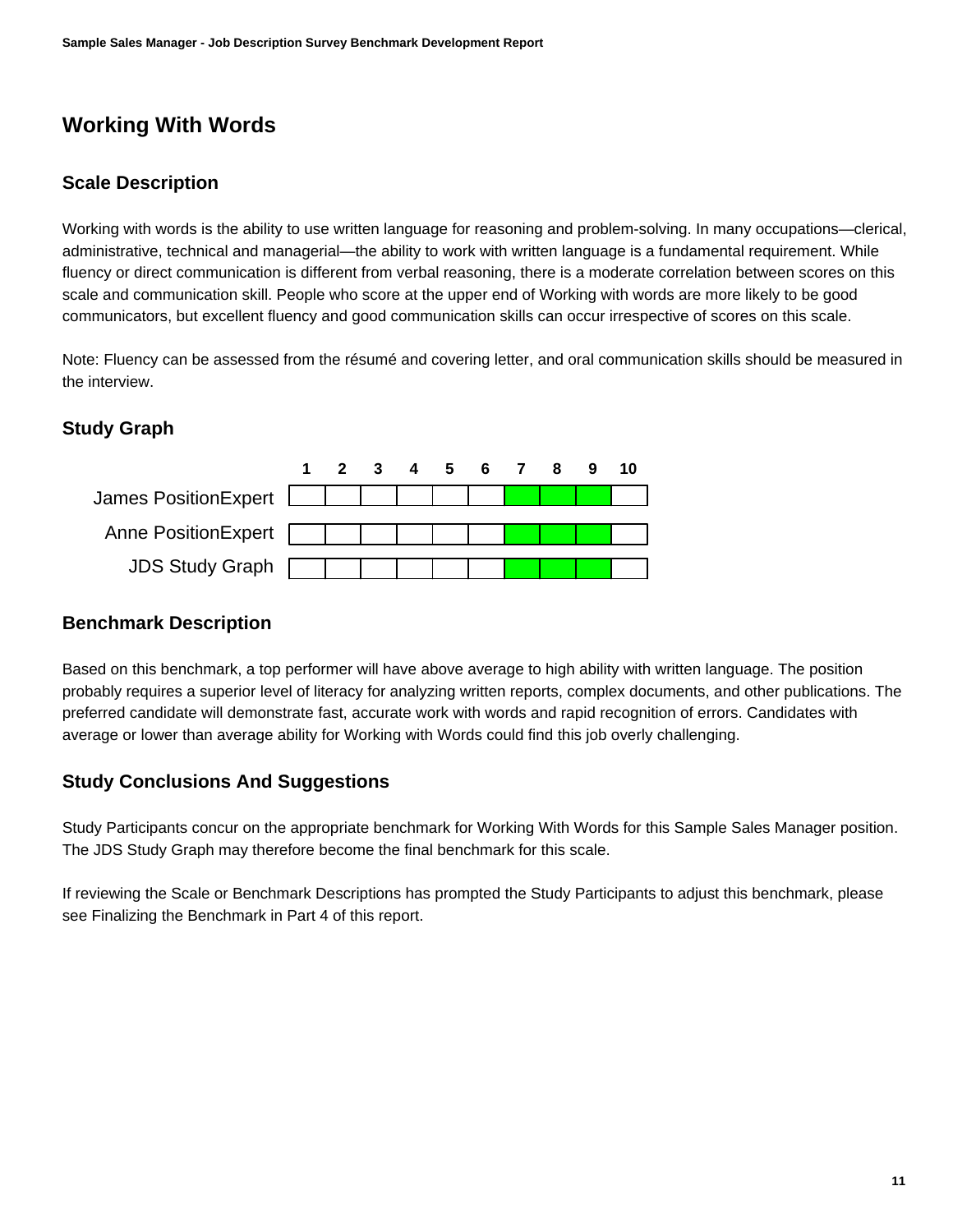### **Working With Shapes**

#### <span id="page-11-0"></span>**Scale Description**

Working with shapes involves a several facets of mental ability. Most important is the ability to imagine how something will look when it is moved in space or when its component parts are rearranged. Spatial visualization skills are important for tasks such as interpreting blueprints and diagrams, understanding graphs and charts, arranging objects for display or storage, and so on.

#### **Study Graph**



#### **Benchmark Description**

Based on this benchmark, a top performer will have below average to average spatial ability. The position probably involves basic shape recognition and organization tasks such as packing or arranging objects for storage, display, or delivery. Candidates with low ability may have difficulty with some tasks. Candidates with above average spatial ability could also be a poor fit for this position.

#### **Study Conclusions And Suggestions**

Study Participants concur on the appropriate benchmark for Working With Shapes for this Sample Sales Manager position. The JDS Study Graph may therefore become the final benchmark for this scale.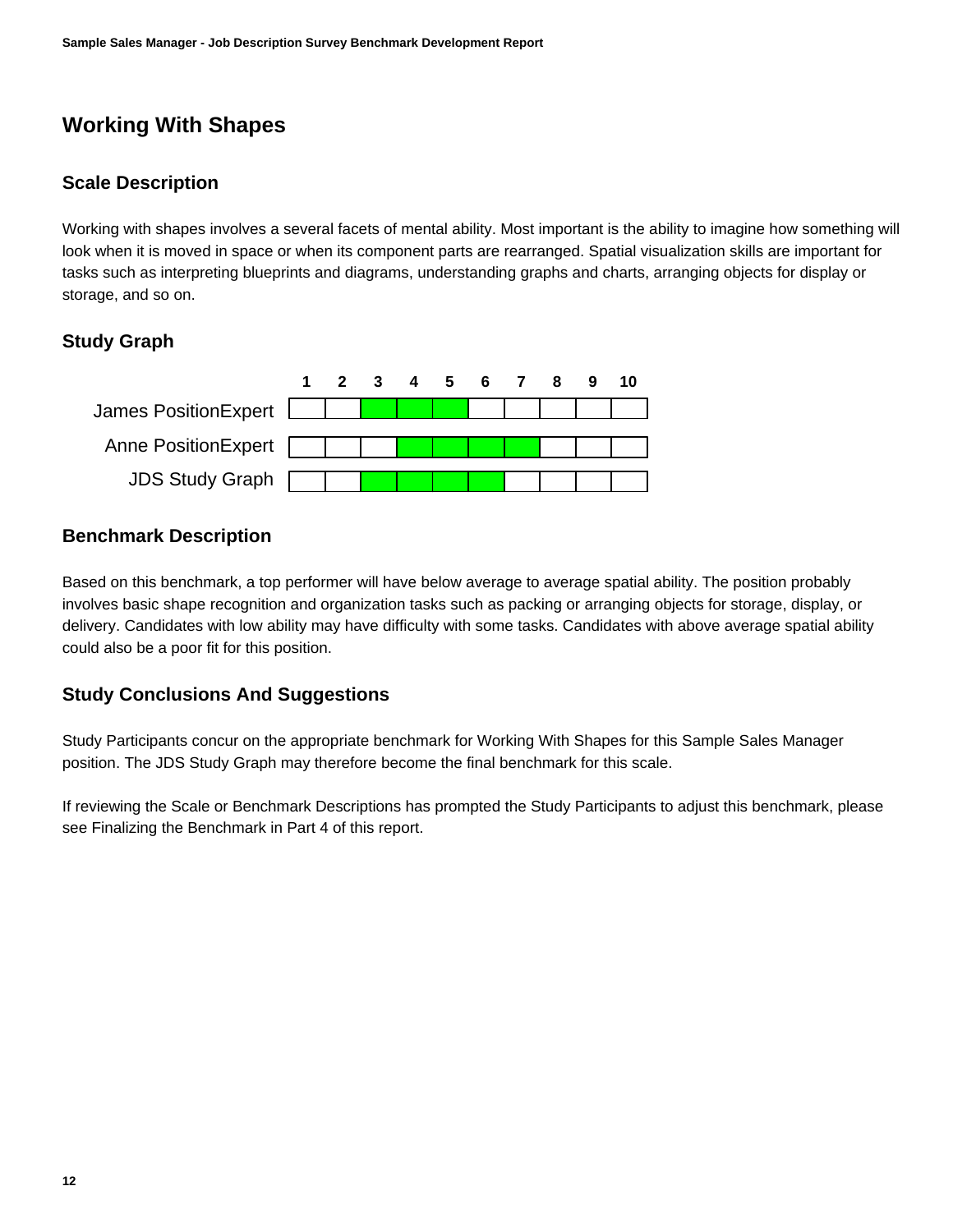### **Interests/Motivation Scales**

<span id="page-12-0"></span>To develop benchmarks for Interests/Motivation, Study Participants must identify the required levels of enthusiasm for working with people, data, and things.

### **Working With People**

#### <span id="page-12-1"></span>**Scale Description**

Working with people indicates the preferred frequency, quality, and intensity of social contact for optimal job satisfaction. This satisfaction influences performance, especially in the long term.

#### **Study Graph**



#### **Benchmark Description**

This benchmark denotes that the Sample Sales Manager position requires a candidate with average to above average interest in social contact. The preferred employee likely performs well with moderate interaction with others, enjoys occasional tasks needing more advanced people skills, and will likely choose the telephone call as a contact method. Candidates with below average motivation for Working with People would need to exert themselves for these tasks. Those candidates with high motivation could also be less suitable for this position.

#### **Study Conclusions And Suggestions**

Study Participants concur on the appropriate benchmark for Working With People for this Sample Sales Manager position. The JDS Study Graph may therefore become the final benchmark for this scale.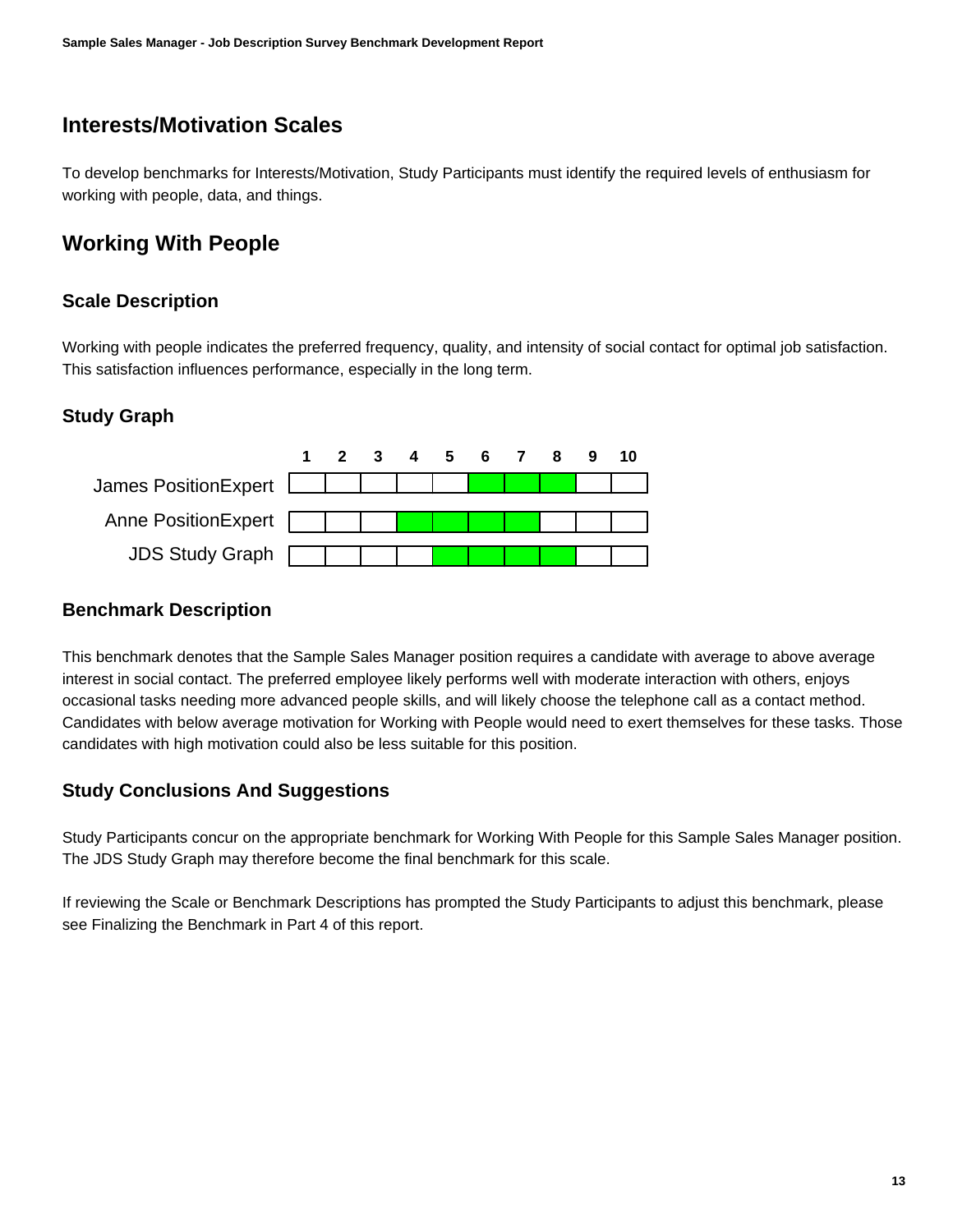### **Working With Data**

#### <span id="page-13-0"></span>**Scale Description**

Working with data measures interest in information and analytical processes as well as overall motivation to work with facts and figures.

#### **Study Graph**



#### **Benchmark Description**

This benchmark denotes that the Sample Sales Manager position requires candidates with below average to average scores on Working with Data. The preferred employee likely wants some tasks involving figures, statistics, or accounts. Candidates with above average interest in information could be less suitable for this position. Candidates with low interest could also be a poor fit.

#### **Study Conclusions And Suggestions**

Study participants do not agree on the appropriate benchmark for Working With Data. The JDS Study Graph is wider than may be necessary or preferred. Study Participants should review the Scale Score Descriptions to determine whether the benchmark for this scale needs to be more precisely defined. If any change is to be made to the initial draft benchmark reflected in the JDS Study Graph, follow the steps in Part 4 to finalize this benchmark.

#### **Scale Score Description**

| Low $1 - 2 - 3$                                                                                                                                                                                                                   | Mid-range 4 - 5 - 6 -7                                                                                                                                                                                                                      | High 8 - 9 - 10                                                                                                                                                                                                                                                                                       |
|-----------------------------------------------------------------------------------------------------------------------------------------------------------------------------------------------------------------------------------|---------------------------------------------------------------------------------------------------------------------------------------------------------------------------------------------------------------------------------------------|-------------------------------------------------------------------------------------------------------------------------------------------------------------------------------------------------------------------------------------------------------------------------------------------------------|
| Little incentive to work with<br>abstract information<br>May avoid jobs with<br>considerable time devoted to<br>figures, statistics or accounts<br>Works best if any required data<br>manipulation is low level and<br>infrequent | Mild interest in data<br>Enjoys manipulating information<br>but would not seek jobs entirely<br>devoted to handling data<br>Works effectively when given<br>moderately challenging work<br>with figures, symbols, statistics,<br>or records | Extremely interested in working<br>with data<br>Likely to pursue jobs involving<br>٠<br>information systems, technical<br>documents, contracts, figures,<br>etc.<br>Works well with advanced data<br>synthesis and analysis and<br>might be less motivated for work<br>that lacks these opportunities |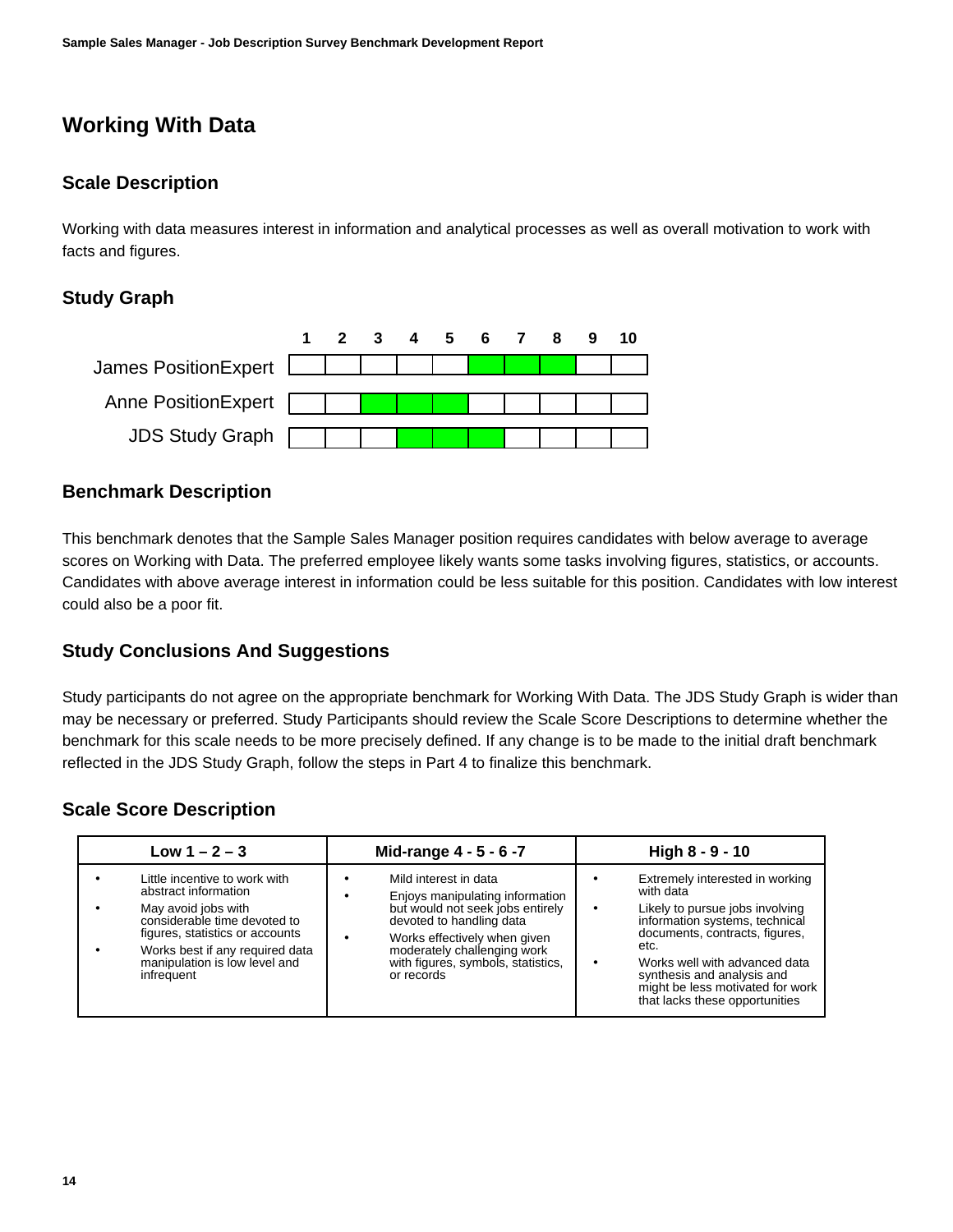### **Working With Things**

#### <span id="page-14-0"></span>**Scale Description**

Working with things measures willingness to manipulate tools and machines and to operate equipment, computers, and other inanimate objects.

#### **Study Graph**



#### **Benchmark Description**

This benchmark denotes that the Sample Sales Manager position requires a candidate with a below average to average score on Working with Things. The preferred employee likely performs reasonably well with simple, reliable equipment and may infrequently operate more complex machinery. Candidates with either low or above average motivation for hands-on tasks with tools and objects could be less suitable for this position.

#### **Study Conclusions And Suggestions**

Study Participants concur on the appropriate benchmark for Working With Things for this Sample Sales Manager position. The JDS Study Graph may therefore become the final benchmark for this scale.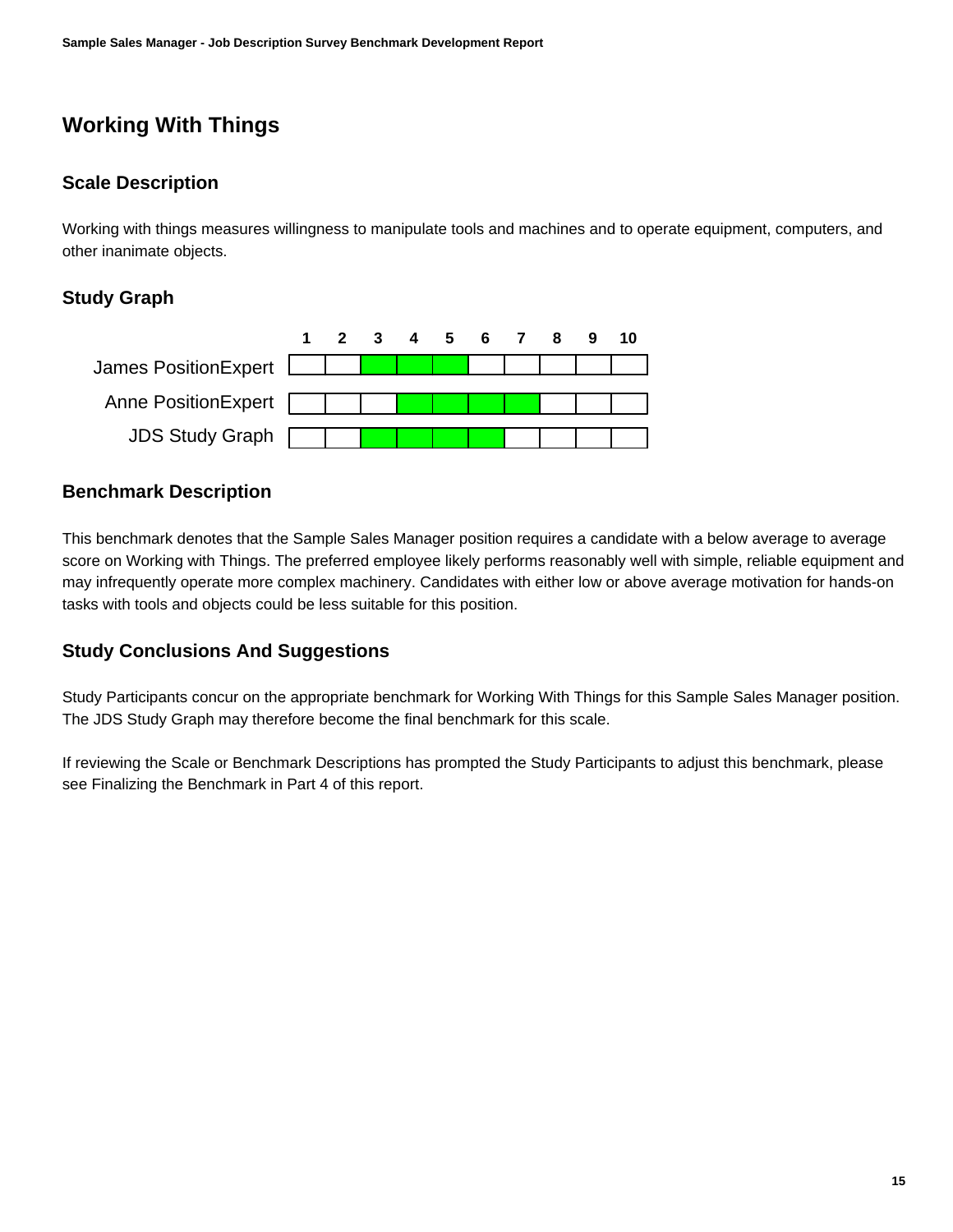### **Personality Scales**

<span id="page-15-0"></span>Study Participants are required to identify the preferred scores on the eight minor personality scales of the Prevue Assessment. When the benchmarks for these minor scales have been determined, the benchmarks for the four major personality scales will automatically be generated by the computerized scoring and analysis facilities at www.prevueonline.com.

### **Cooperative / Competitive**

#### <span id="page-15-1"></span>**Scale Description**

Cooperative to Competitive minor scale measures a person's need to win. Some people are eager to be cooperative and refuse to engage in any form of competition. Conversely, others are driven to compete for high achievement but to the detriment of all other considerations.

#### **Study Graph**



#### **Benchmark Description**

This wide benchmark shows that moderately cooperative to moderately competitive candidates could all become top performers in this position. Future concurrent studies might suggest a narrower benchmark. The present benchmark indicates that only candidates with extreme traits could be less suitable for the Sample Sales Manager position. This means that extremely cooperative people, with little or no concern about winning or losing, may be less effective. Similarly, highly competitive candidates, with total concentration on personal achievement and little concern for relationships, could also be a poor fit.

#### **Study Conclusions And Suggestions**

Study Participants concur on the appropriate benchmark for Cooperative / Competitive for this Sample Sales Manager position. The JDS Study Graph may therefore become the final benchmark for this scale.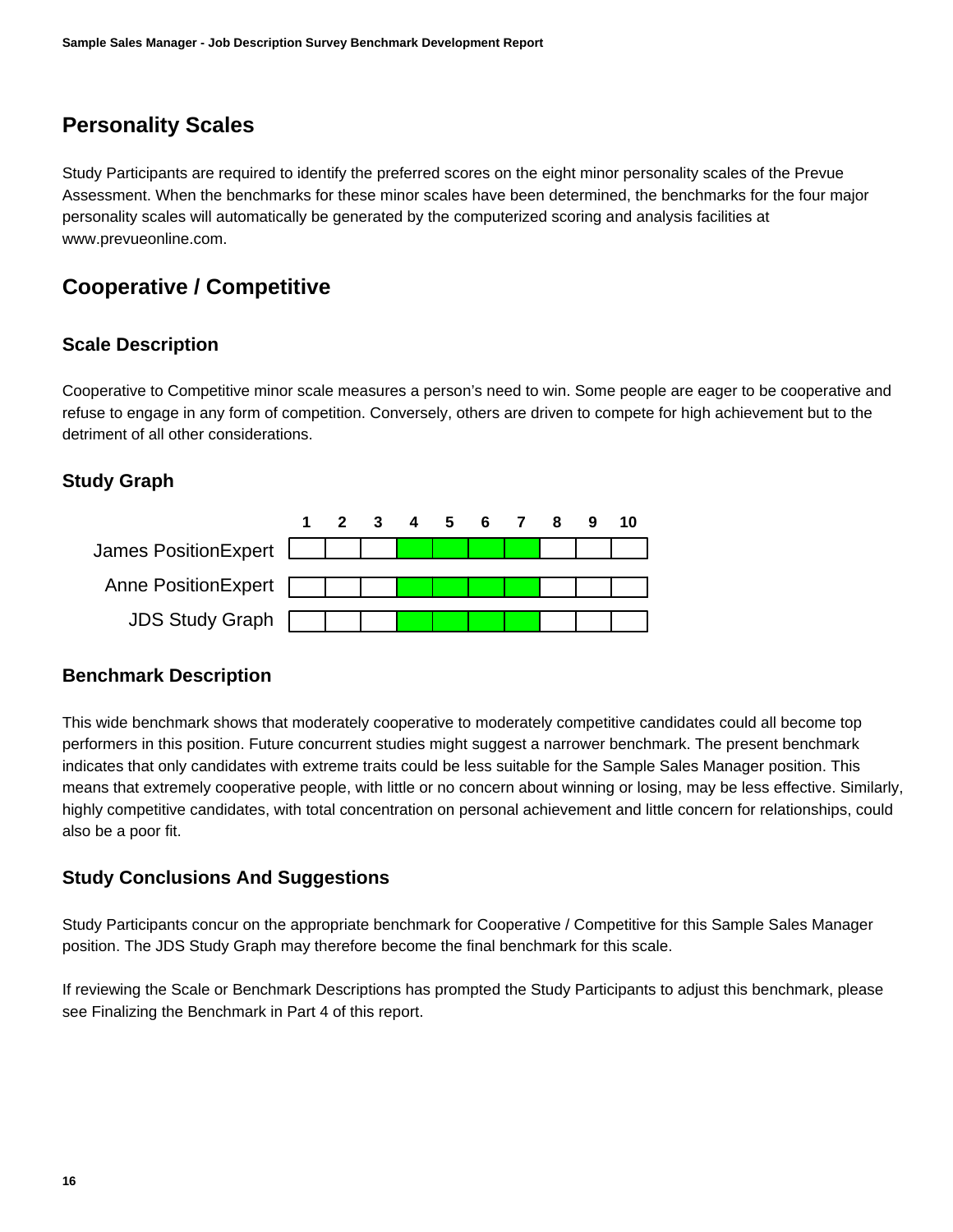### **Submissive / Assertive**

#### <span id="page-16-0"></span>**Scale Description**

Submissive to Assertive minor scale measures willingness to dominate people and events.

#### **Study Graph**



#### **Benchmark Description**

This benchmark indicates that successful performance in this position likely requires a moderately submissive to balanced person. The top performer may be cautious about speaking out on controversial issues and more willing to act as peacemaker and to avoid conflict. The preferred candidate will be reasonably outspoken and will usually accept the leadership role if this is encouraged or requested. Moderately to highly assertive candidates, who might push personal opinions and enjoy open debate, could be less effective in this position.

#### **Study Conclusions And Suggestions**

Study participants do not agree on the appropriate benchmark for Submissive / Assertive. The JDS Study Graph is wider than may be necessary or preferred. Study Participants should review the Scale Score Descriptions to determine whether the benchmark for this scale needs to be more precisely defined. If any change is to be made to the initial draft benchmark reflected in the JDS Study Graph, follow the steps in Part 4 to finalize this benchmark.

#### **Scale Score Description**

| Low $1 - 2 - 3$                                                                                                                                                                                                                                                               | Mid-range 4 - 5 - 6 -7                                                                                                                                                                                                                                                                         | High 8 - 9 - 10                                                                                                                                                                                                                                                                                           |
|-------------------------------------------------------------------------------------------------------------------------------------------------------------------------------------------------------------------------------------------------------------------------------|------------------------------------------------------------------------------------------------------------------------------------------------------------------------------------------------------------------------------------------------------------------------------------------------|-----------------------------------------------------------------------------------------------------------------------------------------------------------------------------------------------------------------------------------------------------------------------------------------------------------|
| Compliant and tactful<br>Can play a useful role in<br>diffusing aggression or conflict<br>Might occasionally stand up for<br>own views but will generally<br>avoid controversy<br>Prefers to sidestep conflict<br>rather than confront it and will<br>rarely offer leadership | Reasonably outspoken in<br>non-threatening situations or<br>with familiar people<br>More often a peacemaker than<br>decision-maker<br>Sometimes reluctant to speak<br>out on issues<br>Tends not to promote self as<br>group leader but, with<br>encouragement, will accept<br>leadership role | Rational and outspoken<br>Stands up for own position even<br>if unpopular or likely to create<br>conflict<br>Knows own mind and not afraid<br>to say so; will make sure<br>opinions are known<br>Often acts as group leader:<br>likely to be controversial and<br>unafraid of arguments or open<br>debate |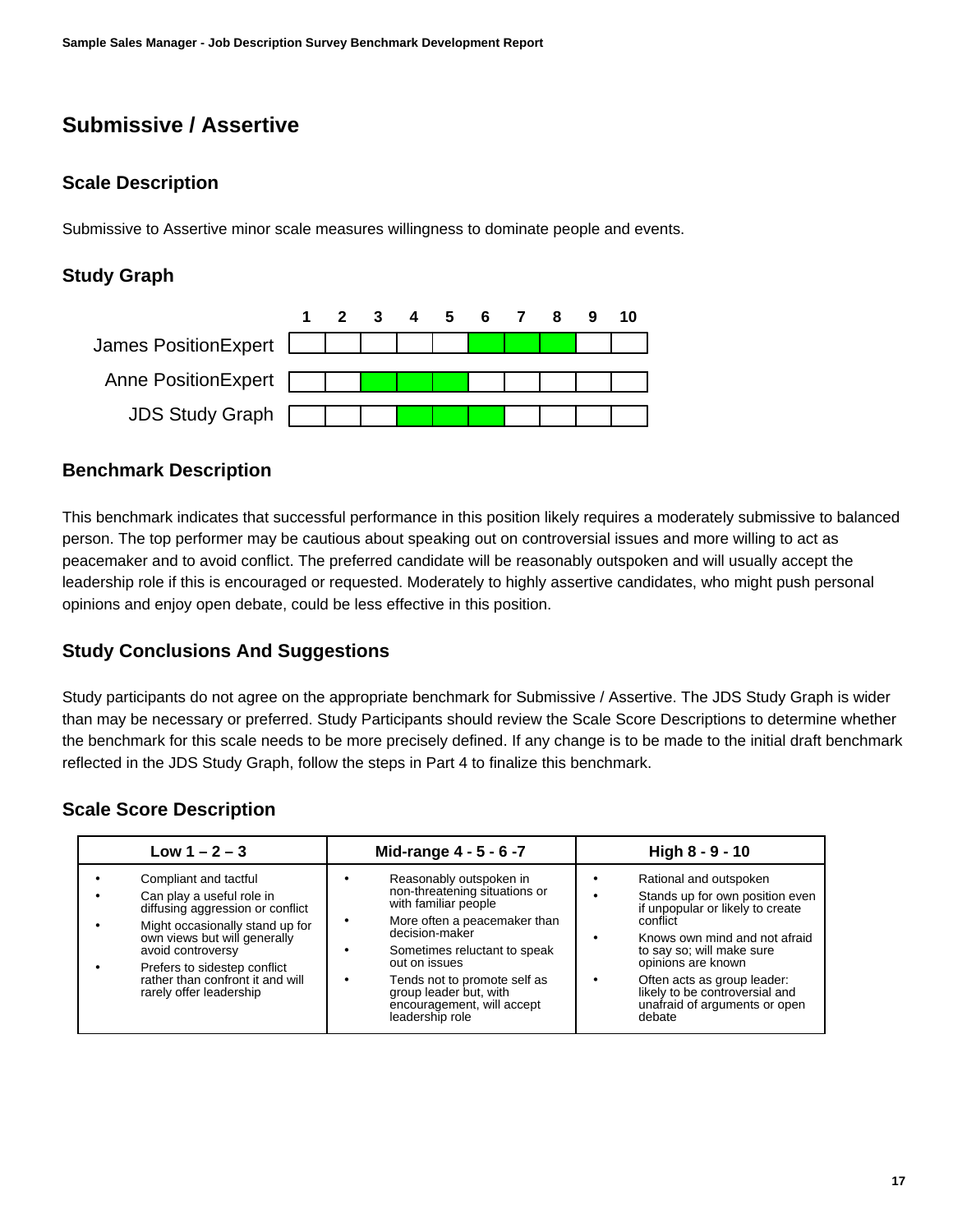### **Innovative / Conventional**

#### <span id="page-17-0"></span>**Scale Description**

Innovative to conventional minor scale measures the likelihood of creative thinking and reliable behavior.

#### **Study Graph**



#### **Benchmark Description**

This benchmark denotes that a moderately innovative to balanced person is required. The top performer will likely prefer creative thinking, a neutral approach to change and upgrading, and some flexibility regarding rules. This person will be able to invent or adapt to new methods when necessary, and should function productively in a less predictable work environment with some irregularity in the pace of assignments. A conventional candidate, who might adapt slowly to new situations and probably does not welcome change, could be less effective in this position. Similarly, an extremely innovative candidate, who likes a fast-moving, unpredictable environment with few rules, might also be a poor fit.

#### **Study Conclusions And Suggestions**

Study Participants concur on the appropriate benchmark for Innovative / Conventional for this Sample Sales Manager position. The JDS Study Graph may therefore become the final benchmark for this scale.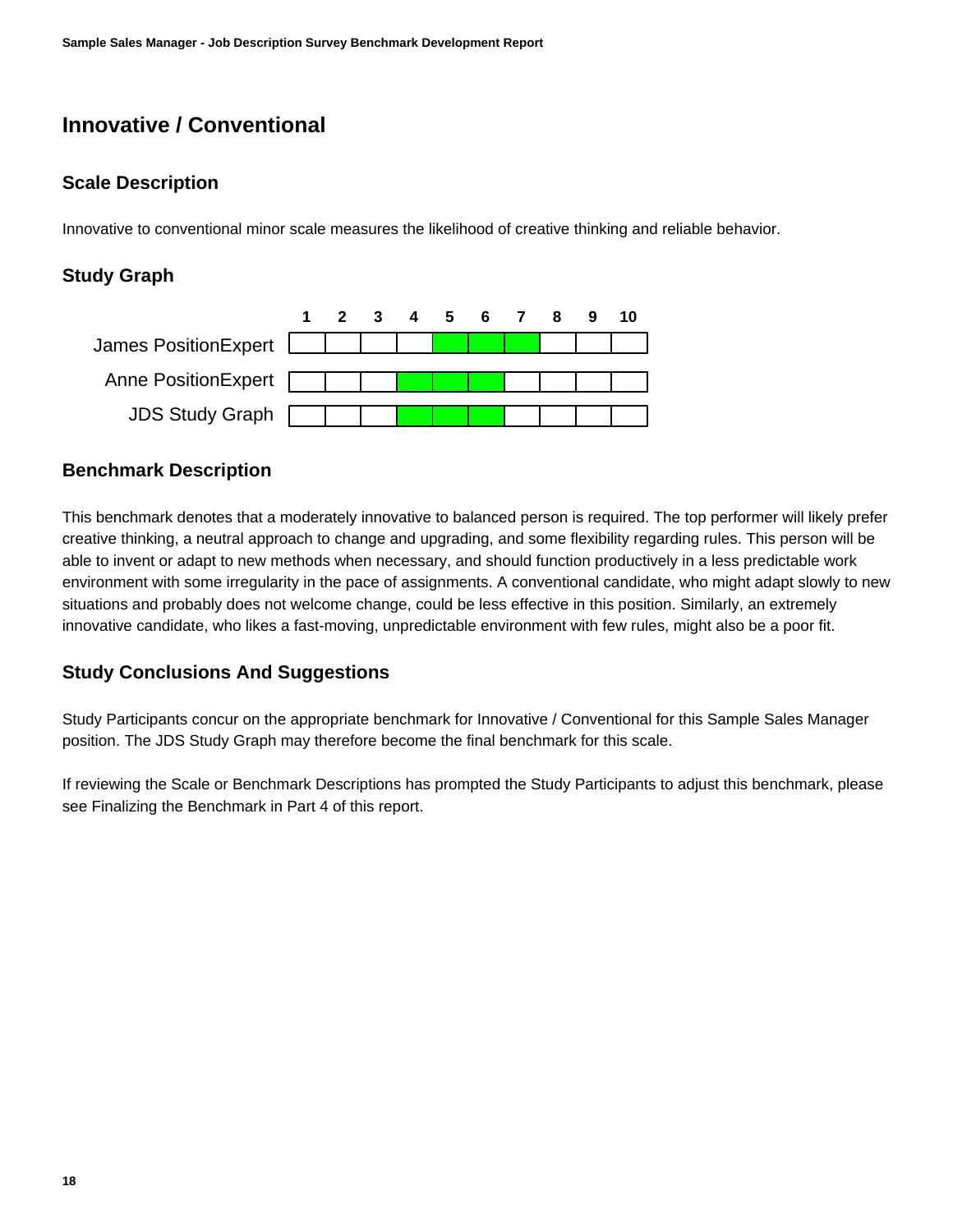### **Reactive / Organized**

#### <span id="page-18-0"></span>**Scale Description**

Reactive to organized minor scale determines preference for planning, detail, schedules and order. Some people would rather innovate and improvise while engaging in "big picture" thinking but, for others, meticulous planning is essential for job satisfaction.

#### **Study Graph**



#### **Benchmark Description**

This broad benchmark denotes that moderately reactive to moderately organized people could all be effective in this position. Future concurrent studies might provide more insight into a top performer's blend of liveliness and efficiency. Current data indicate that only candidates with extreme traits could be less suitable for this position. This means that an extremely reactive person, who is highly impulsive, casual about scheduling, and unwilling to plan or deal with details, might be a poor fit. At the other end of the scale, a highly organized worker who is very cautious, reluctant to disrupt plans, and overly concerned with tight scheduling could also be unsuitable for this job.

#### **Study Conclusions And Suggestions**

Study Participants concur on the appropriate benchmark for Reactive / Organized for this Sample Sales Manager position. The JDS Study Graph may therefore become the final benchmark for this scale.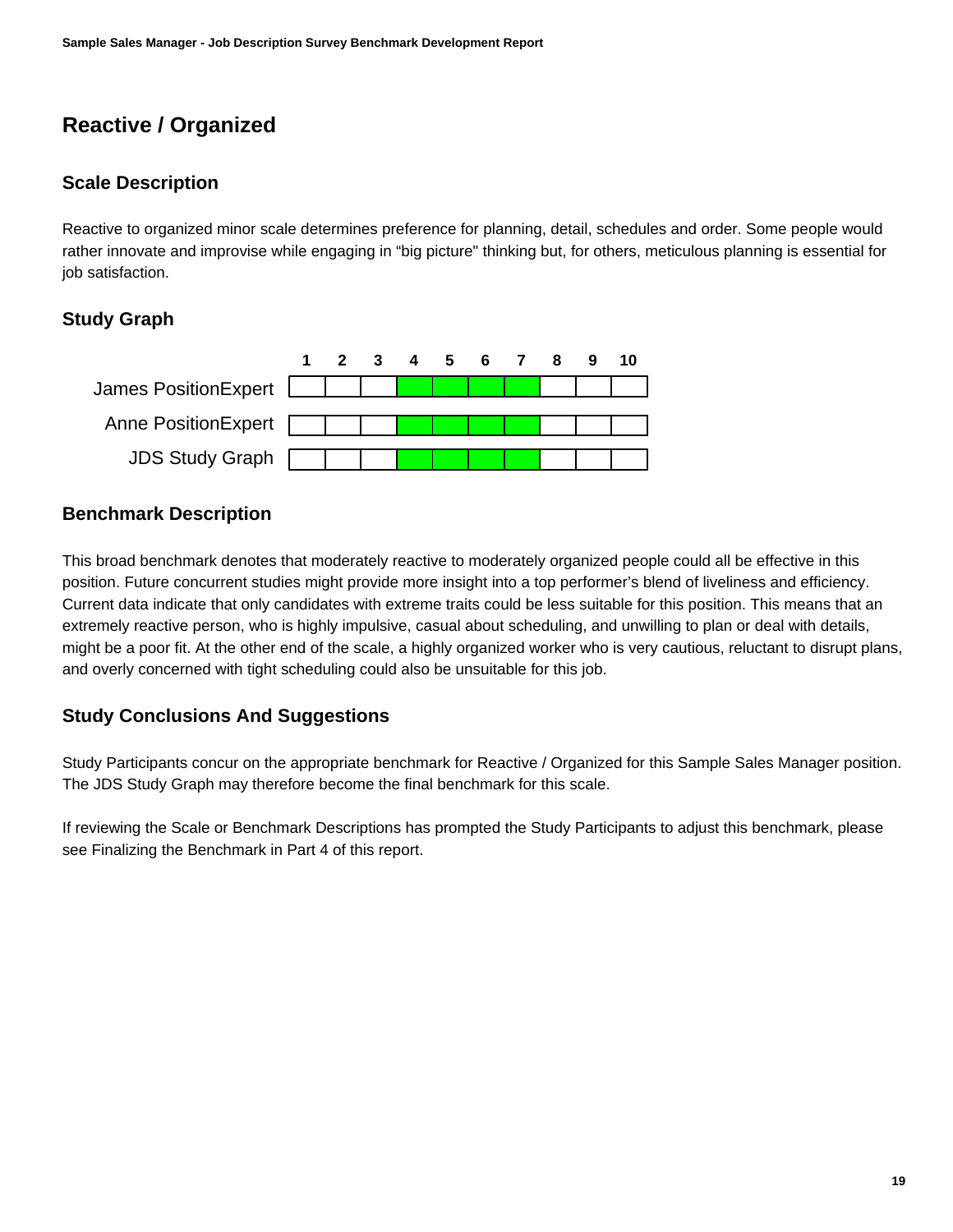### **Self-Sufficient / Group-Oriented**

#### <span id="page-19-0"></span>**Scale Description**

Self-sufficient to Group-oriented minor scale measures whether a person prefers to generate ideas and stimulation in solitude or with a group.

#### **Study Graph**



#### **Benchmark Description**

This benchmark denotes that the required person will often be moderately self-sufficient to balanced. The appropriate employee will likely be resourceful and function well with varying periods of minimal social contact. While capable of working with others, this person tends to avoid prolonged activity in noisy, busy work areas. An extremely self-sufficient candidate, who may be intensely solitary and need privacy, might not be a good fit. Similarly, this position could be less appropriate for group-oriented candidates, who prefer social settings with opportunity for discussion, approval, and support.

#### **Study Conclusions And Suggestions**

Study Participants concur on the appropriate benchmark for Self-Sufficient / Group-Oriented for this Sample Sales Manager position. The JDS Study Graph may therefore become the final benchmark for this scale.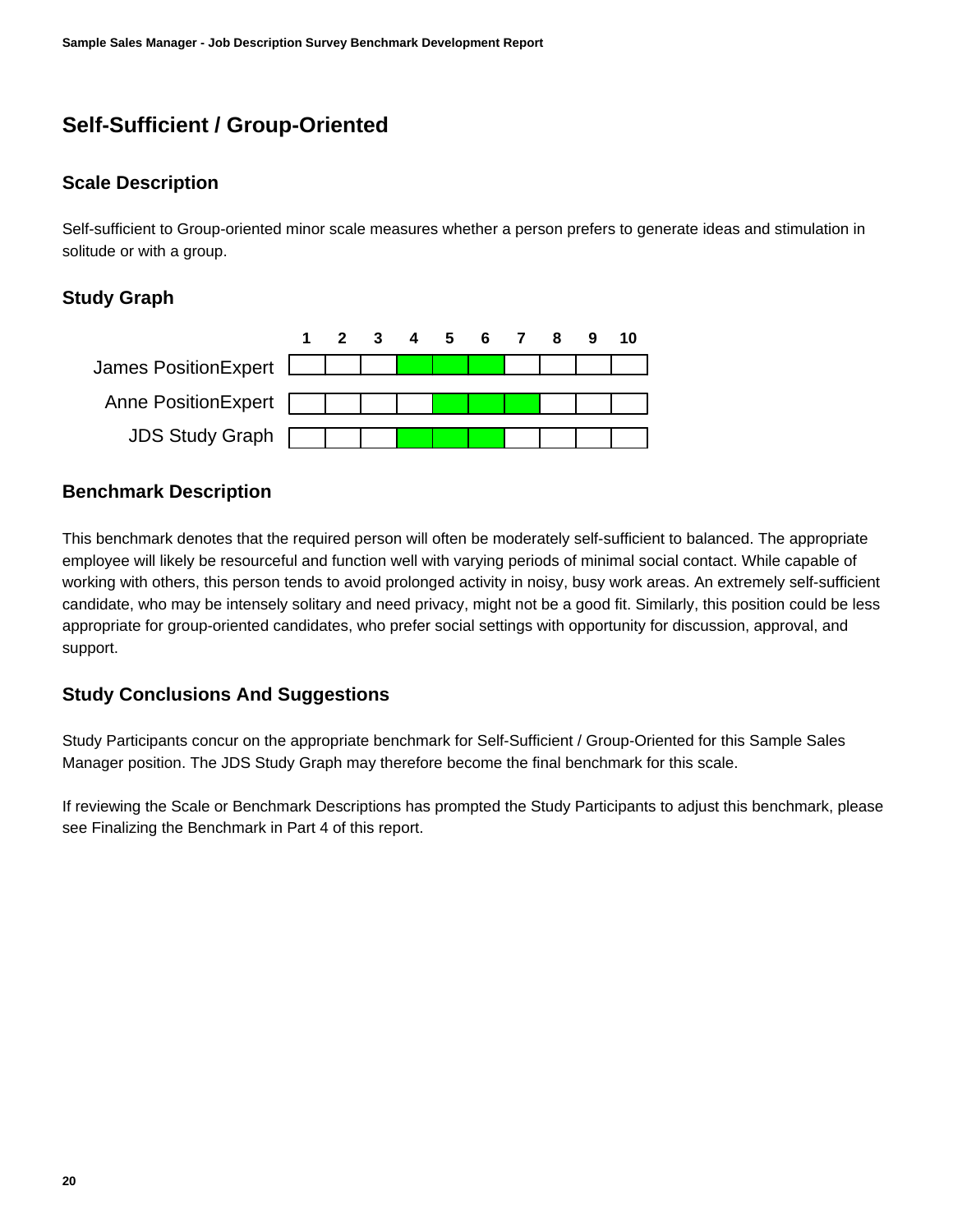### **Reserved / Outgoing**

#### <span id="page-20-0"></span>**Scale Description**

Reserved to Outgoing minor scale measures whether a person's nature is to be somewhat detached from others or overtly friendly.

#### **Study Graph**



#### **Benchmark Description**

This benchmark indicates that the Sample Sales Manager position most likely requires a moderately reserved to balanced candidate. The appropriate employee will enjoy some variety in assignments but also tolerates routine tasks well. Although generally placid, this person can act on impulse without being disruptive. In social settings at work, the top performer will act carefully when speaking out and will infrequently seek special attention. This position could be less suitable for moderately to highly outgoing candidates who may prefer more variety and excitement. At the other end of the scale, an extremely reserved person might be too detached to be effective.

#### **Study Conclusions And Suggestions**

Study Participants concur on the appropriate benchmark for Reserved / Outgoing for this Sample Sales Manager position. The JDS Study Graph may therefore become the final benchmark for this scale.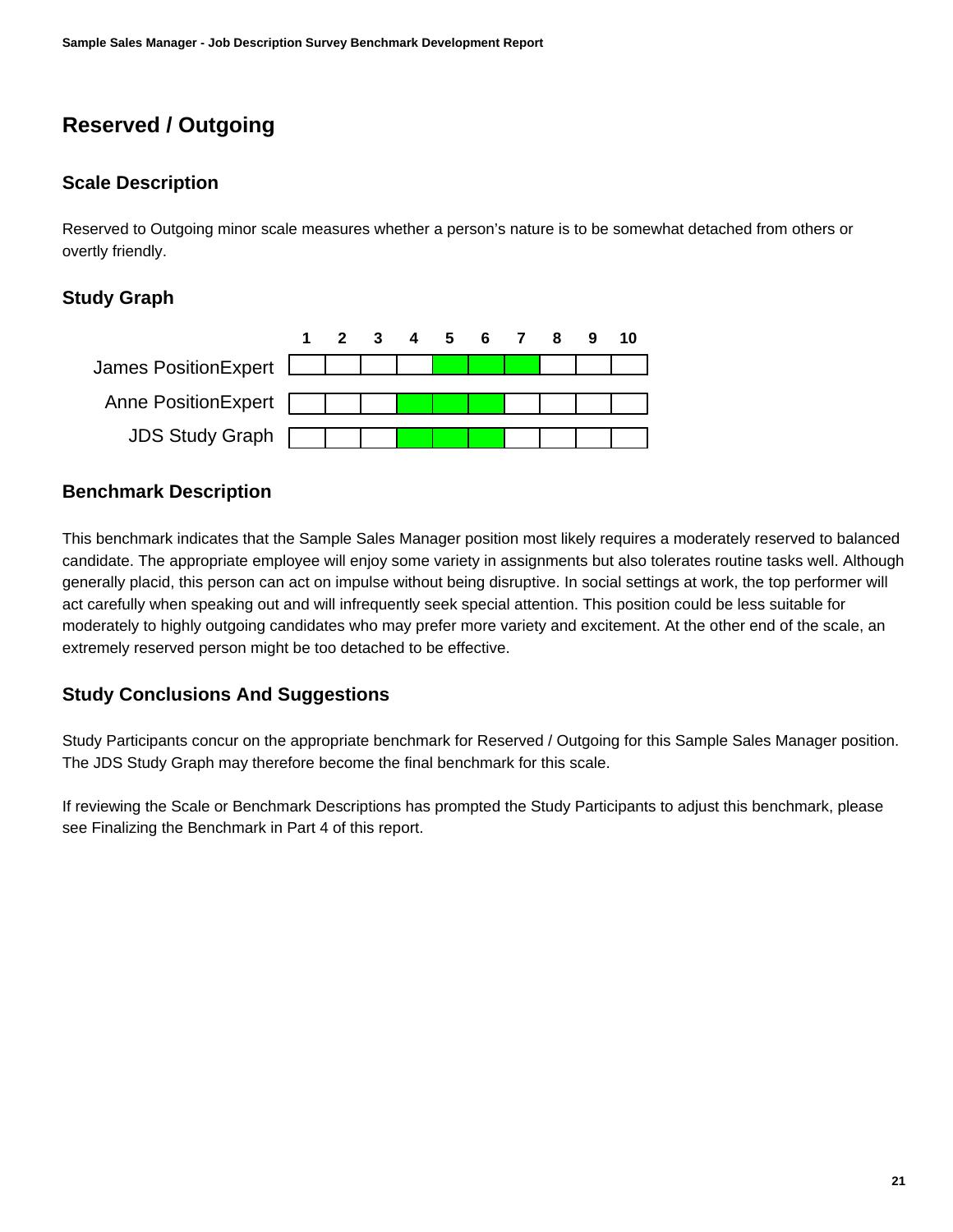### **Restless / Poised**

#### <span id="page-21-0"></span>**Scale Description**

Restless to Poised minor scale indicates of how people respond to stress such as adverse events and the negative things that other people say, think or do. Some people can be unduly sensitive to this stress while others may seem impervious.

#### **Study Graph**



#### **Benchmark Description**

This benchmark denotes that a moderately restless to balanced person is required. The top performer may tend to get upset and take criticism personally, but could have near-average coping skills for setbacks and embarrassment. The preferred candidate will might see the world as unsympathetic and could show little objectivity. More poised candidates, who tend to be rational and tolerant and could be perceived as unfazed by adversity, might be a poor fit for this position. At the low end of the scale, an extremely restless person, who is easily upset and irritated with little or no tolerance for criticism, might also be less effective.

#### **Study Conclusions And Suggestions**

Study participants do not agree on the appropriate benchmark for Restless / Poised. The JDS Study Graph is wider than may be necessary or preferred. Study Participants should review the Scale Score Descriptions to determine whether the benchmark for this scale needs to be more precisely defined. If any change is to be made to the initial draft benchmark reflected in the JDS Study Graph, follow the steps in Part 4 to finalize this benchmark.

#### **Scale Score Description**

| Low $1 - 2 - 3$                                                                                                                                                                                                                                                                                                                                                  | Mid-range 4 - 5 - 6 -7                                                                                                                                                                                                                                                                                                          | High 8 - 9 - 10                                                                                                                                                                                                                                                                                                                                           |
|------------------------------------------------------------------------------------------------------------------------------------------------------------------------------------------------------------------------------------------------------------------------------------------------------------------------------------------------------------------|---------------------------------------------------------------------------------------------------------------------------------------------------------------------------------------------------------------------------------------------------------------------------------------------------------------------------------|-----------------------------------------------------------------------------------------------------------------------------------------------------------------------------------------------------------------------------------------------------------------------------------------------------------------------------------------------------------|
| Can be irritable and easily upset<br>Will lose temper occasionally<br>but irritation is usually<br>short-lived<br>Tends to view world as hostile<br>and may feel that other people<br>are either unreasonable or<br>naïve if they disagree with this<br>view<br>Might have weak coping skills<br>for embarrassing situations,<br>setbacks, or personal criticism | Usually composed<br>Average mix of rationality with<br>some tendency to get upset and<br>take things personally<br>Tends to keep open mind about<br>the world and other people but<br>can lose objectivity when<br>personally involved<br>Shows fairly good coping skills<br>for most embarrassments.<br>setbacks, or criticism | Often rational and unfazed by<br>adversity<br>Seldom loses temper and can<br>shrug off criticism and deal<br>effectively with difficulties<br>Tends to view world as<br>hospitable and generally<br>tolerates others <sup>7</sup> views<br>Accepts that few things proceed<br>without challenges and<br>setbacks and usually copes well<br>with adversity |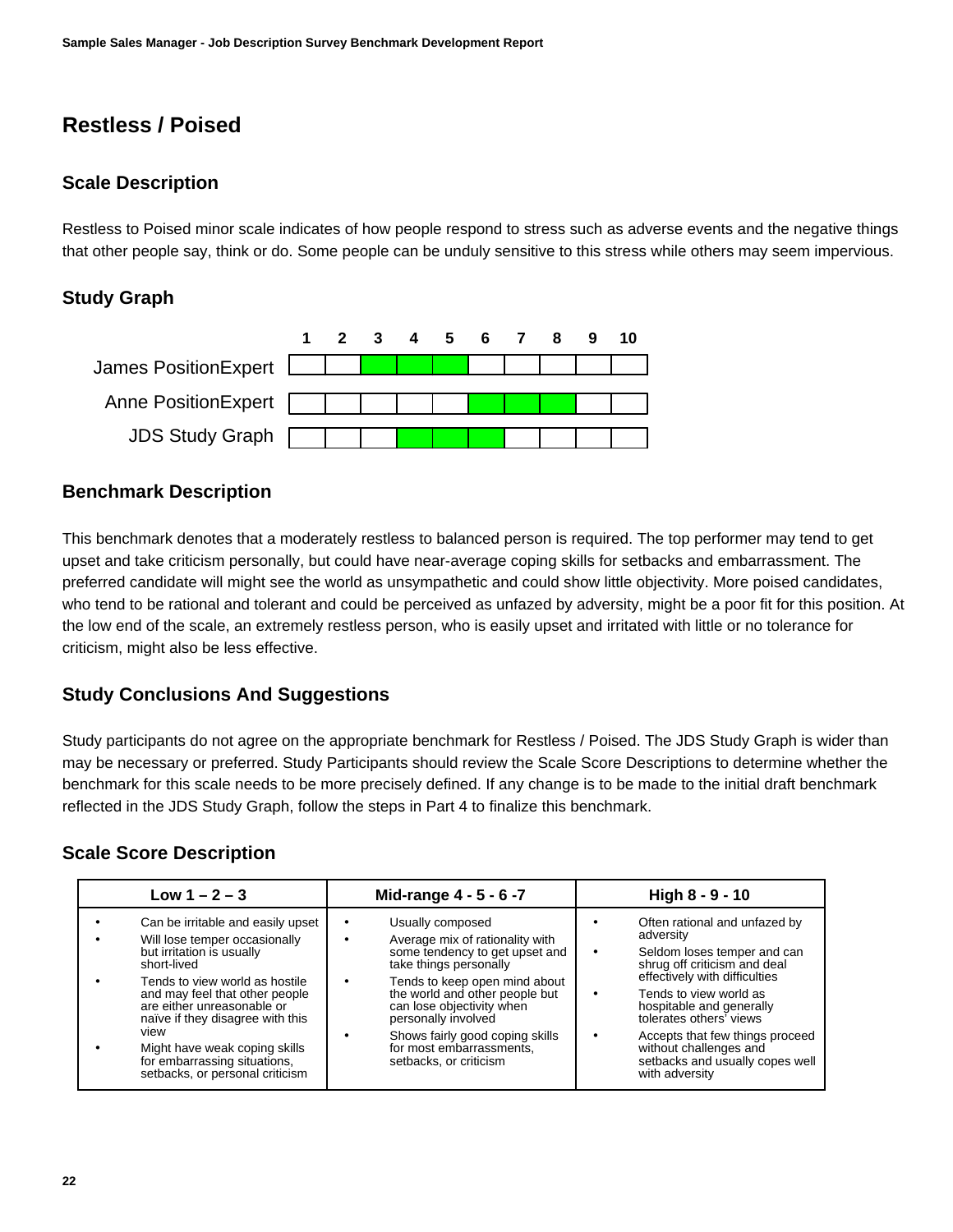### **Excitable / Relaxed**

#### <span id="page-22-0"></span>**Scale Description**

Excitable to Relaxed minor scale measures response to potentially stressful situations. Some people are visibly upset by unexpected circumstances while others manage their emotions well.

#### **Study Graph**



#### **Benchmark Description**

This benchmark indicates that a moderately excitable to balanced person is preferred. Although fairly open-minded, the top performer might look closely at the motives of others and stress can make this person somewhat anxious. This employee probably has near-average tolerance for job-related stress. Moderately to highly relaxed candidates, whose calm nonchalance could be seen as indifference, might be less effective in this position. At the low end of the scale, an extremely excitable person, who may be prone to marked worrying and distrust, could also be a poor fit.

#### **Study Conclusions And Suggestions**

Study Participants concur on the appropriate benchmark for Excitable / Relaxed for this Sample Sales Manager position. The JDS Study Graph may therefore become the final benchmark for this scale.